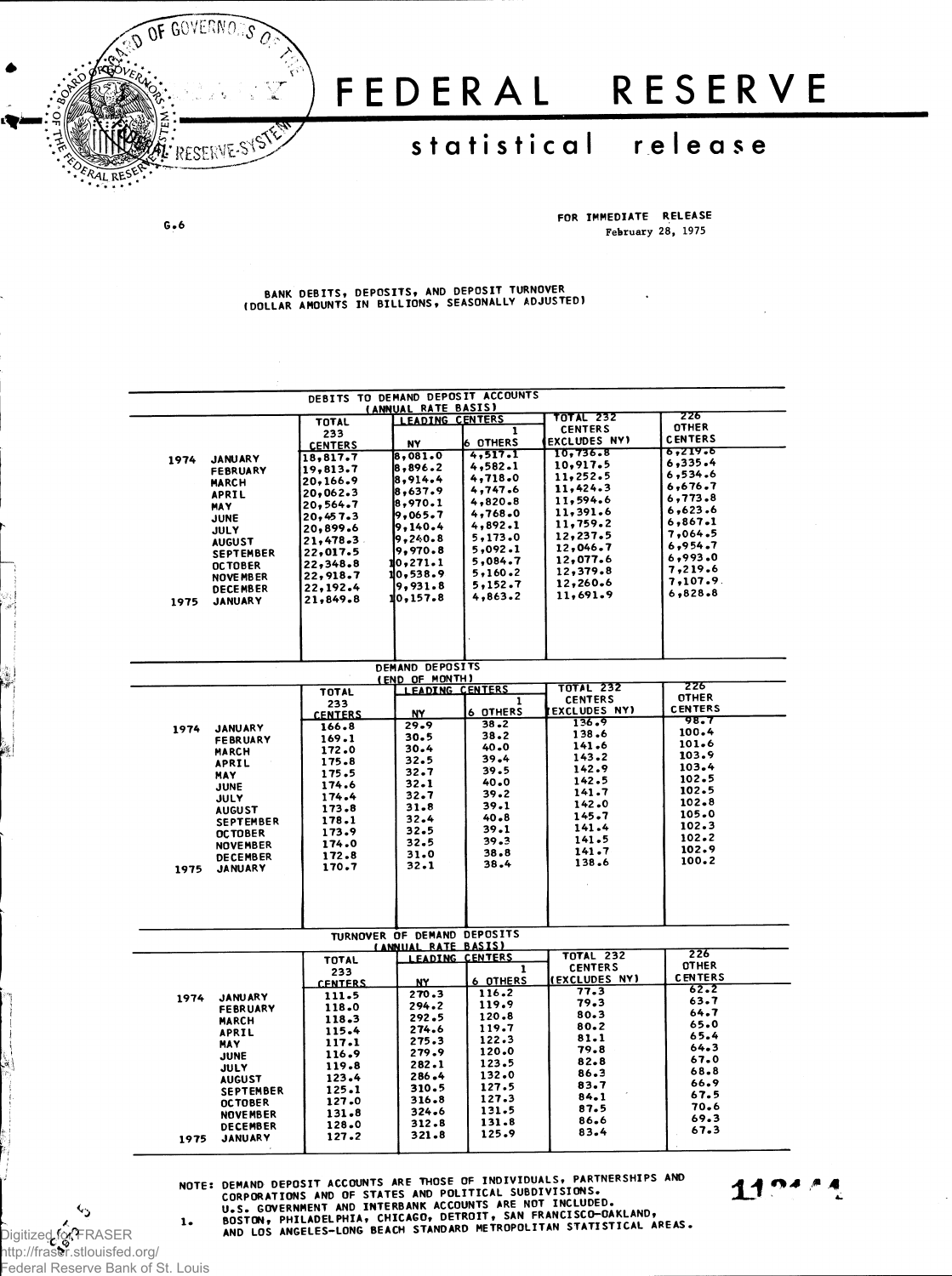|                                                  | DEBITS TO DEMAND DEPOSITS |                            |                   | DEMAND DEPOSITS        |                            |                    |                  |
|--------------------------------------------------|---------------------------|----------------------------|-------------------|------------------------|----------------------------|--------------------|------------------|
|                                                  | <b>JANUARY</b><br>1975    | PERCENT CHANGE             |                   | <b>JANUARY</b><br>1975 | PERCENT CHANGE             |                    | ANNUAL RATE      |
|                                                  | (MILLIONS OF              | <b>FROM</b>                |                   | <b>ITHOUSANDS OF</b>   | FROM                       |                    | OF TURNOVER      |
|                                                  | <b>DOLLARS)</b>           | <b>MONTH</b><br><b>AGO</b> | YEAR<br>AG O      | <b>DOLLARS)</b>        | <b>MONTH</b><br><b>AGO</b> | YEAR<br><b>AGO</b> |                  |
| DISTRICT NO. 1 - BOSTON                          |                           |                            |                   |                        |                            |                    |                  |
|                                                  |                           |                            |                   |                        |                            |                    |                  |
| <b>CONNECTICUT:</b><br><b>HARTFORD</b>           | 120,281.0                 | $+3$                       | $+11.8$           |                        |                            |                    |                  |
| <b>NEW HAVEN</b>                                 | 15,582.4                  | $-9.1$                     | $+7.3$            | 811,895<br>286,497     | $-11.2$<br>$-2.5$          | $-7.6$<br>$-5.4$   | 139.4<br>53.7    |
| NORWICH-GROTON-NEW LONDON                        | 4,573.6                   | -5.5                       | $+8.2$            | 105,412                | $-4.0$                     | $-.5$              | 42.5             |
| <b>WATERBURY</b>                                 | 11,277.5                  | $-14.0$                    | -.8               | 182,152                | -3.3                       | $+4.2$             | 60.9             |
| <b>MAINE:</b>                                    |                           |                            |                   |                        |                            |                    |                  |
| <b>BANGOR*</b>                                   | 3,047.8                   | $+3.1$                     | $+22.5R$          | 57,776                 | $-6.8$                     | $+4.1R$            | 50.9             |
| <b>LEWISTON-AUBURN</b>                           | 3,429.2                   | $+11.1$                    | +33.6             | 40,354                 | -4.8                       | $-2.7$             | 82.9             |
| PORTLAND-SOUTH PORTLAND                          | 11,154.7                  | $-1.7$                     | $+16.1$           | 184,534                | $+ .5$                     | $+6.6$             | 60.6             |
|                                                  |                           |                            |                   |                        |                            |                    |                  |
| <b>MASSACHUSETTS:</b><br><b>BOSTON</b>           | 433,050.7                 | $-1.7$                     | $-3.8$            | 3,476,177              |                            |                    |                  |
| <b>BROCKTON</b>                                  | 3,720.1                   | $-3.7$                     | $+12.7$           | 85,966                 | $-3.0$<br>$-1.6$           | $-7.3$<br>$+1.7$   | 122.7<br>42.9    |
| <b>FALL RIVER</b>                                | 2,742.4                   | -7.3                       | $-3.5$            | 66,518                 | $-7.4$                     | $-10.7$            | 39.6             |
| LAWRENCE-HAVERHILL                               | 6,447.9                   | $-1.6$                     | $+16.6$           | 163,807                | $-3.1$                     | $-5.8$             | 38.7             |
| <b>LOWELL</b>                                    | 4,154.8                   | $+2.6$                     | $+27.0$           | 86,485                 | $+1.7$                     | $-7.9$             | 48.5             |
| <b>NEW BEDFORD</b>                               | 2,424.6                   | $^{+.9}$                   | $-7.1$            | 62,953                 | $-5.3$                     | $-7.7$             | 37.5             |
| PITTSFIELD<br>SPRINGFIELD-CHICOPEE-HOLYOKE       | 2,925.5                   | $-3.8$                     | $+2.8$            | 68,446                 | -7.9                       | $-5.4$             | 41.0             |
| <b>WORCESTER</b>                                 | 15,628.8<br>16, 278.2     | $-19.1$<br>-5.7            | -18.5<br>+4.OR    | 310,244<br>285,055     | $-1.3$                     | $-8.3$             | 50.0             |
|                                                  |                           |                            |                   |                        | -1.3                       | $-1.0$             | 56.7             |
| <b>NEW HAMPSHIRE:</b>                            |                           |                            |                   |                        |                            |                    |                  |
| CONCORD*                                         | 1,845.6                   | $-2.6$                     | $+ 3$             | 43,785                 | $+11.9$                    | $-4.2$             | 44.5             |
| <b>MANCHESTER</b>                                | 3,502.0                   | $+7.7$                     | $+11.2$           | 66,112                 | -.5                        | $-4.4$             | 52.8             |
| RHODE ISLAND:                                    |                           |                            |                   |                        |                            |                    |                  |
| PROVIDENCE-WARWICK-PAWTUCKET                     | 51,738.1                  | -. 9                       | $+22.5$           | 734,908                | -2.5                       | $+5.8$             | 69.5             |
|                                                  |                           |                            |                   |                        |                            |                    |                  |
| <b>VERMONT:</b>                                  |                           |                            |                   |                        |                            |                    |                  |
| <b>BURLINGTON*</b>                               | 5,824.5                   | $+15.3$                    | $+16.2$           | 108,187                | $+10.6$                    | $+4.1$             | 56.5             |
| DISTRICT NO. 1 TOTALS                            | 719,629.3                 | $-2.0$                     | $+1.4R$           | 7,227,263              | $-3.5$                     | $-4.8R$            | 97.8             |
|                                                  |                           |                            |                   |                        |                            |                    |                  |
| DISTRICT NO. 2 - NEW YORK                        |                           |                            |                   |                        |                            |                    |                  |
| <b>CONNECTICUT:</b>                              |                           |                            |                   |                        |                            |                    |                  |
| <b>BRIDGEPORT</b>                                | 14,358.7                  | $+ - 4$                    | $+4.2$            | 299,596                | $-4.5$                     | $-13.6$            | $46 - 8$         |
| <b>STAMFORD</b>                                  | 13,882.1                  | $-0.4$                     | +34.7             | 297,923                | $+1.7$                     | $+2.0$             | 47.0             |
|                                                  |                           |                            |                   |                        |                            |                    |                  |
| <b>NEW JERSEY:</b>                               |                           |                            |                   |                        |                            |                    |                  |
| <b>JERSEY CITY</b>                               | 20,589.5                  | $-21-2$                    | $-20.9$           | 407,032                | $-5.9$                     | $-19.1$            | 49.0             |
| <b>NEWARK</b><br><b>PATERSON-CLIFTON-PASSAIC</b> | 133,822.7                 | $-3.1$                     | $-3.1$            | 1,947,349              | $-8.9$                     | $-6.2$             | $65 - 5$         |
|                                                  | 76,415.1                  | $-8.5$                     | $+4.0$            | 1,299,510              | $-6.0$                     | -2.7               | 57.0             |
| NEW YORK:                                        |                           |                            |                   |                        |                            |                    |                  |
| <b>BINGHAMTON</b>                                | 5,929.9                   | -6.9                       | $+ 1.4$           | 189,622                | $-3.1$                     | $-3$               | $30 - 8$         |
| <b>BUFFALO</b>                                   | 66, 279.8                 | $-0.8$                     | $-4.0$            | 1,035,159              | $+9.6$                     | $+2.1$             | 67.0             |
| NEW YORK                                         | 10,157,829.2              | $+2.3$                     | $+25.7$           | 32,115,438             | $+3.5$                     | $+7.2$             | 321.8            |
| <b>ROCHESTER</b>                                 | 43,474.3                  | $-4.6$                     | $+16.0$           | 768,776                | $-3.3$                     | -2.1               | 55.6             |
| <b>SYRACUSE</b><br>UTICA-ROME                    | 33,019.0                  | $-3.8$                     | $+3.3$            | 506,800                | $+3.9$                     | $-.8$              | 66.4             |
|                                                  | 6,838.9                   | -8.4                       | -5.0              | 173,765                | -1.9                       | -5.7               | 39.0             |
| DISTRICT NO. 2 TOTALS                            | 10,572,439.2              | $+2.0$                     | $+24.5$           | 39,040,970             | $+2.3$                     | $+5.0$             | 273.8            |
| DISTRICT NO. 3 - PHILADELPHIA                    |                           |                            |                   |                        |                            |                    |                  |
|                                                  |                           |                            |                   |                        |                            |                    |                  |
| <b>DELAWARE:</b>                                 |                           |                            |                   |                        |                            |                    |                  |
| <b>WILMINGTON</b>                                | 105,069.7                 | $-8.6R$                    | $+1.4$            | 717,632                | $+5.5$                     | $+4.1$             | $150 - 3$        |
| NEW JERSEY:                                      |                           |                            |                   |                        |                            |                    |                  |
| ATLANTIC CITY                                    | 5,643.8                   | $+1.4$                     | $+7.9$            | 196,607                | $\ddotsc$                  | $-8.4$             | 28.7             |
| <b>TRENTON</b>                                   | 72,313.0                  | $-16.6$                    | -35.4             | 393,548                | $-11.4$                    | $-11.3$            | 172.6            |
|                                                  |                           |                            |                   |                        |                            |                    |                  |
| <b>PENNSYLVANIA:</b><br><b>ALTOONA</b>           |                           |                            |                   |                        |                            |                    |                  |
| HARRISBURG                                       | 1,833.4<br>15,515.6       | $-37.0$<br>$+1.4$          | $-21.4$<br>$-4.3$ | 66,670<br>409,806      | -34.7                      | $-31.2$            | 21.7             |
| <b>JOHNSTOWN</b>                                 | 4,519.4                   | $+ 3$                      | $+14.5$           | 138,932                | $-1.7$<br>$+3.6$           | $-6.3$<br>$+9.0$   | 37.5<br>$33 - 1$ |
| <b>LANCASTER</b>                                 | 25,988.9                  | -1.5                       | $+13.4$           | 479,779                | $-1.2$                     | +12.1              | 53.8             |
| <b>LEBANON*</b>                                  | 1,050.5                   | $+$ .2                     | $+5.7$            | 34,263                 | $+1.6$                     | $-2.6$             | 30.9             |
| ALLENTOWN-EASTON-BETHLEHEM                       | 13,355.6                  | -6.5                       | $+4.9R$           | 381,146                | $+3.9$                     | $+4.1R$            | 35.7             |
| PHILADELPHIA                                     | 524,392.6                 | -3.6                       | $\ddotsc$         | 5,046,036              | -4.0                       | $-7.0$             | 101.8            |
| <b>READING</b>                                   | 13,656.0                  | $-5.2$                     | +16.9             | 327,446                | $-0.2$                     | $+2.6$             | 41.7             |
| <b>SCRANTON</b>                                  | 4,903.5                   | -6.7                       | $-3.3$            | 171,762                | +5.3                       | $-2.6$             | 29.3             |
| WILKES-BARRE-HAZELTON<br>WILLIAMSPORT*           | 9,890.9<br>2,867.2        | -.9<br>-7.3                | $+3.6$<br>$+11.0$ | 322,457                | $\ddotsc$                  | $-2.9$             | 30.7             |
| <b>YORK</b>                                      | 7,159.9                   | $+2.2$                     | $+2.4$            | 85,907<br>227,841      | $\ddotsc$<br>۰.۶           | $+1.1$<br>$-3.0$   | $33 - 4$<br>31.5 |
|                                                  |                           |                            |                   |                        |                            |                    |                  |
| DISTRICT NO. 3 TOTALS                            | 808,160.1                 | $-5.5R$                    | $-3.4R$           | 8,999,832              | -2.6                       | $-4.4R$            | 88.6             |

R - PREVIOUS PERIOD REVISED.<br>
\* CITY ONLY (OR) NOT AN SMSA BUT REPORTED ON A COUNTY BASIS.<br>
DEBITS - SEASONALLY ADJUSTED ANNUAL RATE.<br>
DEMAND DEPOSITS - END OF MONTH SEASONALLY ADJUSTED FIGURES.<br>
TURNOVER - SEASONALLY ADJU

Digitized for FRASER<br>http://fraser.stlouisfed.org/

Federal Reserve Bank of St. Louis

◢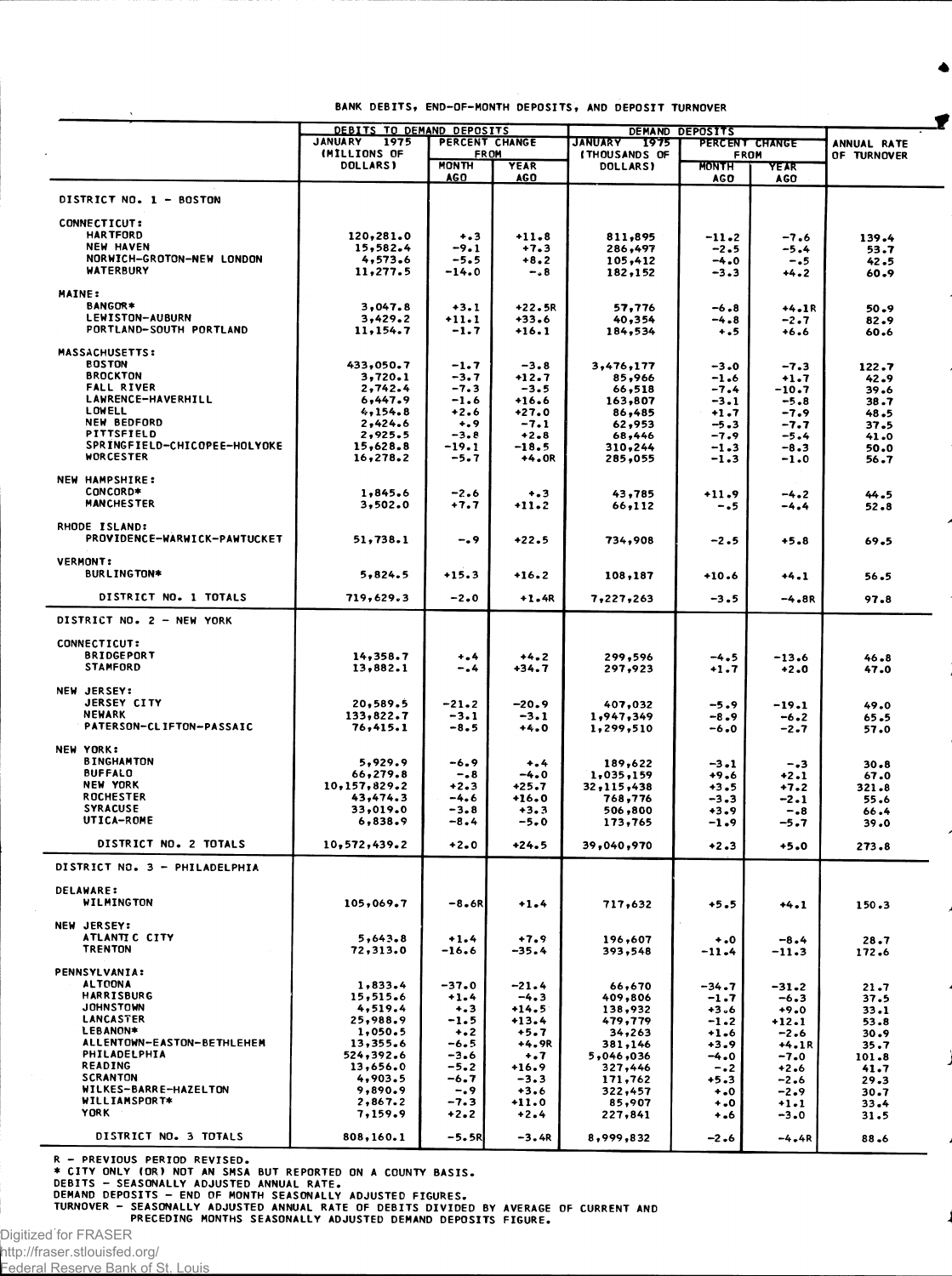$\overline{\phantom{a}}$ 

|                                                       | DEBITS TO DEMAND DEPOSITS       |                             |                     | DEMAND DEPOSITS        |                                                       |                    | ANNUAL RATE        |
|-------------------------------------------------------|---------------------------------|-----------------------------|---------------------|------------------------|-------------------------------------------------------|--------------------|--------------------|
|                                                       | <b>JANUARY</b><br>1975          | PERCENT CHANGE<br>FROM      |                     | <b>JANUARY</b><br>1975 | PERCENT CHANGE<br><b>FROM</b><br><b>(THOUSANDS OF</b> |                    |                    |
|                                                       | (MILLIONS OF<br><b>DOLLARS)</b> | <b>MON TH</b><br><b>AGO</b> | <b>YEAR</b><br>AG O | <b>DOLLARS</b>         | <b>MONTH</b><br><b>AGO</b>                            | <b>YEAR</b><br>AGO | <b>OF TURNOVER</b> |
| DISTRICT NO. 4 - CLEVELAND                            |                                 |                             |                     |                        |                                                       |                    |                    |
| <b>KENTUCKY:</b><br><b>LEXINGTON</b>                  | 7,540.0                         | $+12.6$                     | $\ddotsc$           | 259,127                | $+9.5$                                                | $+23.0$            | 30.4               |
| OHIO:                                                 |                                 |                             |                     |                        |                                                       |                    |                    |
| <b>AKRON</b>                                          | 38,819.7                        | $^{+.9}$                    | $+10.7$             | 517,552                | $-4.6$<br>-2.0                                        | $+4.0$<br>$+3.9$   | 73.2<br>49.1       |
| <b>CANTON</b>                                         | 15,576.7<br>92,871.2            | $+6.4$<br>$-10.0$           | $+25.4$<br>$-3.9$   | 313,834<br>1,237,149   | $-1.0$                                                | $+2.8$             | 74.7               |
| CINCINNATI<br><b>CLEVELAND</b>                        | 199,120.7                       | $-6.2$                      | $+12.2$             | 2,338,304              | -6.1                                                  | $+2.8$             | 82.5               |
| <b>COLUMBUS</b>                                       | 123,155.9                       | $+10.2$                     | $+19.0$             | 980,131                | $-2.4$                                                | -2.6               | 124.2              |
| DAYTON                                                | 32,376.1                        | -6.5                        | $+14.2$             | 687,858                | $-1.0$                                                | $+ 3$              | 46.8               |
| HAMILTON-MIDDLETOWN                                   | 5,865.5                         | -2.1                        | $+12.6$             | 146,898                | $+2 - 8$                                              | +3.7<br>+1.6       | 40.5<br>33.4       |
| LIMA                                                  | 5,084.8<br>4,551.3              | -12.4<br>-6.5               | $+8.1$<br>$+4.6$    | 151,271<br>141,572     | $-1.0$<br>$+3.2$                                      | $+4.4$             | 32.7               |
| LORAIN-ELYRIA<br><b>MANSFIELD</b>                     | 3,932.4                         | $-10.3$                     | $+2.3$              | 99,139                 | $-.1$                                                 | $\ddotsc$          | 39.6               |
| <b>SPRINGFIELD</b>                                    | 3,328.5                         | $-1.2$                      | $+14.9$             | 88,828                 | $+1.3$                                                | $+2.3$             | 37.7               |
| STEUBENVILLE-WEIRTON, W. VA.                          | 3,465.0                         | $-5.8$                      | $+21.6$             | 109,600                | -3.2                                                  | $+3.2$             | $31 - 1$           |
| <b>TOLEDO</b>                                         | 28,488.2                        | -17.0                       | $+8.5$              | 556,098                | $-1.3$                                                | $+ 5$              | $51 - 1$           |
| YOUNGSTOWN-WARREN                                     | 14,791.8                        | -2.7                        | +6.5                | 383,926                | $+ 0.6$                                               | $+3.9$             | 38.6               |
| <b>PENNSYLVANIA:</b>                                  | 9,825.6                         | $-1.6$                      | $+5.5$              | 236,112                | -1.1                                                  | $+3.8$             | 41.4               |
| ERIE<br><b>PITTSBURGH</b>                             | 399,662.4                       | -20.7                       | $+27.6$             | 3,234,373              | $-2.7$                                                | $+6.2$             | 121.9              |
|                                                       |                                 |                             |                     |                        |                                                       |                    |                    |
| <b>WEST VIRGINIA:</b><br><b>WHEELING</b>              | 5,634.4                         | -8.7                        | $+14.7$             | 167,094                | -4.6                                                  | $-4.1$             | 32.9               |
| DISTRICT NO. 4 TOTALS                                 | 994,090.3                       | $-11.2$                     | $+16.6$             | 11,648,866             | $-2.5$                                                | $+3.4$             | 84.2               |
| DISTRICT NO. 5 - RICHMOND                             |                                 |                             |                     |                        |                                                       |                    |                    |
| <b>DISTRICT OF COLUMBIA:</b><br><b>WASHINGTON</b>     | 200,504.2                       | $-0.2$                      | $+10.5R$            | 3,343,522              | $-1.7$                                                | $+1.1R$            | 59.4               |
| <b>MARYLAND:</b><br><b>BALTIMORE</b>                  | 151,986.5                       | -7.2                        | $+25.1R$            | 1,743,624              | $-2.3$                                                | –3.6R              | 86.2               |
| NORTH CAROLINA:                                       |                                 |                             |                     |                        |                                                       |                    |                    |
| <b>ASHEVILLE</b>                                      | 5,921.5                         | -.5                         | $-24.2$             | 106,911                | $-4.2$                                                | $+6.3$             | 54.2               |
| CHARLOTTE                                             | 51,584.7                        | -2.6                        | $-6.1$              | 615,243                | $-7.6$<br>$-9.2$                                      | $+5.9$<br>$+1.6$   | 80.5<br>69.9       |
| <b>DURHAM</b>                                         | 10,643.6<br>3,917.0             | +11.7<br>$-1.5$             | +18.5<br>+20.8      | 144,946<br>95,544      | $-9.8$                                                | $+ 3$              | 38.9               |
| <b>FAYETTEVILLE</b><br>GREENSBORO-HIGH PT.-WINS-SALE# | 47,869.5                        | -15.5                       | $+6.0R$             | 531,315                | $-7.4$                                                | -5.OR              | 86.6               |
| <b>RALEIGH</b>                                        | 44,637.0                        | $-12.1$                     | $+25.8$             | 408,880                | $+2.5$                                                | $+16.5$            | 110.5              |
| WILMINGTON                                            | 4,162.4                         | $+2.1$                      | +17.4               | 69,574                 | $-17.8$                                               | -18.1              | 54.0               |
| SOUTH CAROLINA:                                       |                                 |                             |                     |                        |                                                       |                    |                    |
| <b>CHARLESTON</b>                                     | 8,688.4                         | $-1.2$                      | $+5.4$              | 262,659                | $+2.5$                                                | $+3.3$             | 33.5               |
| <b>COLUMBIA</b>                                       | 29,773.7                        | +26.5                       | +20.2               | 333,947                | $-6.0$                                                | $+5.8$             | 86.4               |
| <b>GREENVILLE</b>                                     | 12,666.5                        | -5.2                        | $+5.2$              | 279,942                | $-1.5$                                                | $+2.3$             | 44.9               |
| <b>VIRGINIA:</b><br><b>LYNCHBURG</b>                  | 5,668.5                         | $-4.0$                      | $+18.3$             | 109,561                | $-3.2$                                                | $-2 - 8$           | 50.9               |
| NEWPORT NEWS-HAMPTON                                  | 7,116.0                         | $-10.1$                     | +13.2               | 221,176                | $+14.2$                                               | $+13.5$            | $34 - 3$           |
| NORFOLK-VA. BEACH-PORTSMOUTH                          | 28,409.3                        | $+0.9$                      | +16.1               | 571,739                | +2.1                                                  | -2.5               | 50.2               |
| <b>RICHMOND</b>                                       | 91,508.9                        | $+19.6$                     | +23.9               | 726,844                | $-2.6$                                                | $-18$              | $124 - 2$          |
| <b>ROANOKE</b>                                        | 13,786.8                        | $+1.7$                      | $+26.5$             | 218,216                | -2.2                                                  | $+2.0$             | $62 - 5$           |
| WEST VIRGINIA:                                        |                                 | $-7.0$                      | $-3.5$              | 305,830                | $-6.8$                                                | $+7.0$             | 45.3               |
| <b>CHARLESTON</b><br>HUNTINGTON-ASHLAND, KY.          | 14,361.5<br>9,684.5             | $-8.1$                      | +35.6               | 246,168                | -1.5                                                  | +13.0              | 39.0               |
| DISTRICT NO. 5 TOTALS                                 | 742,890.3                       | $-1.3$                      | $+14.4R$            | 10,335,641             | $-2.5$                                                | $+1.2R$            | 71.0               |
| DISTRICT NO. 6 - ATLANTA                              |                                 |                             |                     |                        |                                                       |                    |                    |
| <b>ALABAMA:</b>                                       |                                 |                             |                     |                        |                                                       |                    |                    |
| <b>BIRMINGHAM</b>                                     | 57,730.6                        | $-2.9$                      | $+20.4$             | 916,670                | -5.7                                                  | $+13.9$            | 61.1               |
| <b>GADSDEN</b>                                        | 1,259.3                         | $+2.5$                      | $+7.0$              | 56,153                 | $-4.8$                                                | $-1.2$<br>$+3.5$   | 21.9<br>35.1       |
| <b>HUNTSVILLE</b>                                     | 4,943.4                         | $-1.1$<br>$+3.2$            | $+22.8$<br>$+34.3$  | 138,840<br>333,570     | $-2.9$<br>-4.7                                        | $+11.0$            | 50.0               |
| <b>MOBILE</b><br><b>MONTGOMERY</b>                    | 17,079.0<br>7,823.6             | $-15.6$                     | $-3.0R$             | 235,604                | $+2.7$                                                | $+3.1$             | 33.7               |
| <b>TUSCALOOSA</b>                                     | 2,745.4                         | -7.6                        | $-4.5$              | 84,816                 | $-1.7$                                                | $+3.7$             | $32 - 2$           |
| <b>FLORIDA:</b>                                       |                                 |                             |                     |                        |                                                       |                    |                    |
| FT. LAUDERDALE-HOLLYWOOD                              | 20,500.5                        | $-13.4$                     | $+1.0$              | 701,899                | $-5.5$                                                | $-10.5$<br>$-7.0$  | 28.4<br>$82 - 1$   |
| <b>JACKSONVILLE</b>                                   | 50,906.4                        | $-15.4$<br>$-10.2$          | $-3.5$<br>$+1.9$    | 593,459<br>2,191,709   | $-8.2$<br>$-9.2$                                      | $-9.9$             | 36.7               |
| MIAMI<br><b>ORLANDO</b>                               | 84,453.5<br>19,987.8            | $+5.1$                      | $-5.3$              | 379,773                | $-11.9$                                               | $-27.4$            | 49.3               |
| PENSACOLA                                             | 6,133.7                         | $-4.6$                      | $+16.5$             | 263,341                | $-3.0$                                                | $+17.2$            | 22.9               |
| <b>TALLAHASSEE</b>                                    | 9,858.0                         | $+16.4$                     | $-3.6$              | 115,968                | -14.5                                                 | $-9.8$             | 78.3               |
| TAMPA-ST. PETERSBURG                                  | 48,105.9                        | $-0.2$                      | $+7.3$              | 926,602                | $-20.6$                                               | -22.1              | 46.0<br>19.1       |
| WEST PALM BEACH                                       | 14,102.9                        | -8.7                        | $-2.1$              | 723,408                | $-3.7$                                                | $-1.1$             |                    |

R - PREVIOUS PERIOD REVISED.<br>
DEBITS - SEASONALLY ADJUSTED ANNUAL RATE.<br>
DEMAND DEPOSITS - END OF MONTH SEASONALLY ADJUSTED FIGURES.<br>
Digitized for thomage of the seasonally adjusted annual rate of debits divided by averag

 $\bullet$ 

 $\bullet$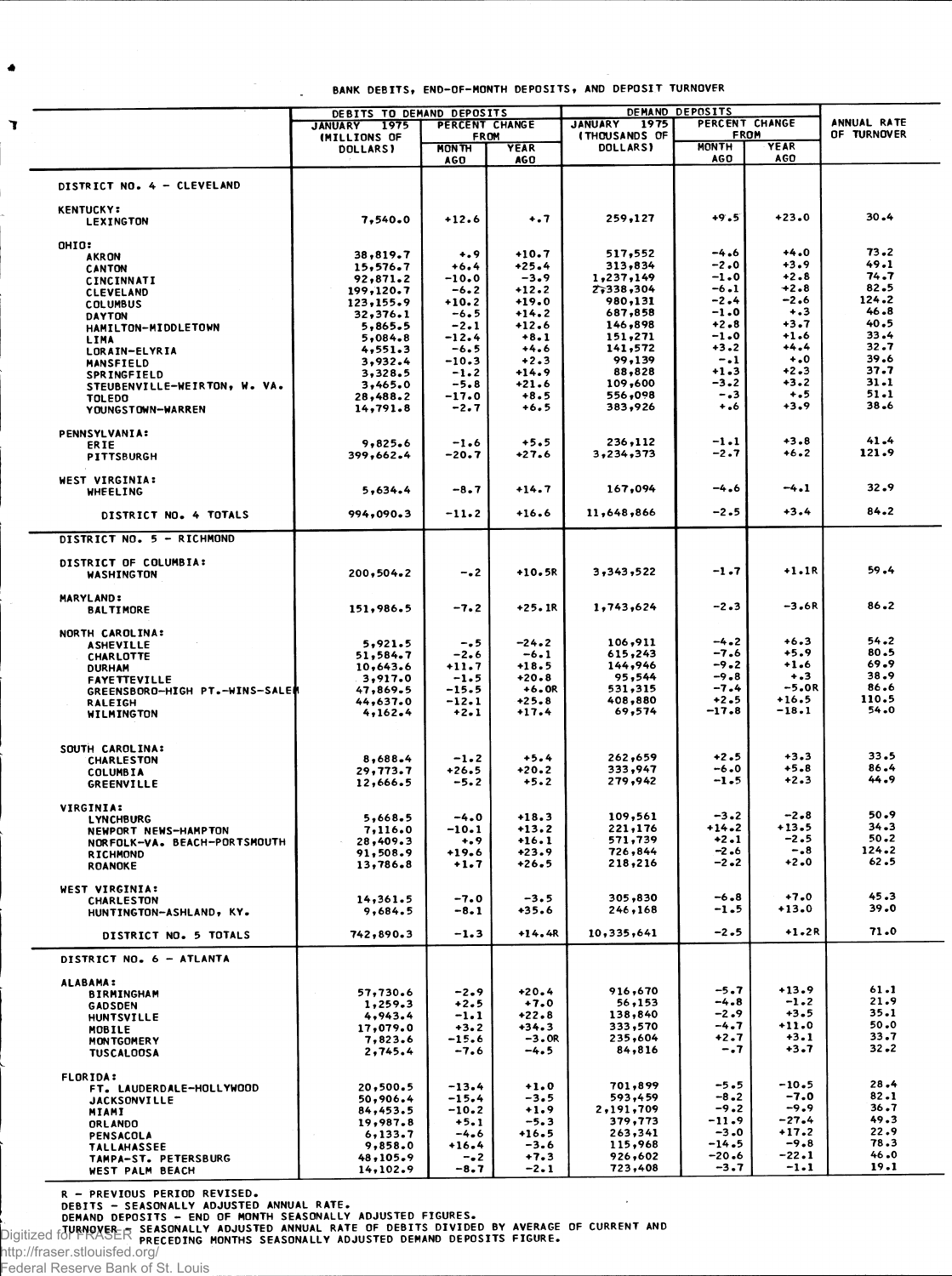|                                 | DEBITS TO DEMAND DEPOSITS       |                            |                    | DEMAND DEPOSITS        |                      |                    |                  |
|---------------------------------|---------------------------------|----------------------------|--------------------|------------------------|----------------------|--------------------|------------------|
|                                 | <b>JANUARY</b><br>1975          |                            | PERCENT CHANGE     | <b>JANUARY</b><br>1975 |                      | PERCENT CHANGE     | ANNUAL RATE      |
|                                 | (MILLIONS OF<br><b>DOLLARSI</b> |                            | <b>FROM</b>        | (THOUSANDS OF          |                      | <b>FROM</b>        | OF TURNOVER      |
|                                 |                                 | <b>MONTH</b><br><b>AGO</b> | YEAR<br><b>AGO</b> | <b>DOLLARS)</b>        | <b>MONTH</b><br>AG O | YEAR<br><b>AGO</b> |                  |
| DISTRICT NO. 6 - CONTINUED      |                                 |                            |                    |                        |                      |                    |                  |
| <b>GEORGIA:</b>                 |                                 |                            |                    |                        |                      |                    |                  |
| <b>ALBANY</b>                   | 2,482.2                         | $+5.1$                     | $+4.0$             | 85,684                 |                      |                    |                  |
| <b>ATLANTA</b>                  | 237,045.5                       | $+3.0$                     | $+12.3R$           | 2,231,119              | $-7.2$<br>$-6.9$     | -1.5               | 27.9             |
| <b>AUGUSTA</b>                  | 5,402.7                         | -26.OR                     | -25.7              | 151,945                | -16.1                | $+ - 3$            | 102.5            |
| <b>COLUMBUS</b>                 | 5,527.2                         | $+3.5$                     | +.7                | 138,322                | -.6                  | -17.7<br>$-4.6$    | $32 - 5$         |
| <b>MACON</b>                    | 9,364.9                         | -8.8                       | $+18.0$            | 176,015                | -4.6                 | -6.0               | $39 - 8$         |
| SAVANNAH                        | 10,092.2                        | $+6.4$                     | +48.6              | 159,649                | -4.5                 | $^{+0}$            | $52 - 0$<br>61.7 |
| <b>LOUSIANA:</b>                |                                 |                            |                    |                        |                      |                    |                  |
| <b>BATON ROUGE</b>              |                                 |                            |                    |                        |                      |                    |                  |
| LAFAYETTE                       | 23,627.4<br>4,490.2             | $-5.0$                     | $+49.5$            | 329,623                | $-14.8$              | $+10.5$            | 66.0             |
| LAKE CHARLES                    | 3,236.2                         | $-1.6$<br>$-7.3$           | +36.0              | 144,854                | ۰.7                  | $+11.9$            | $31 - 1$         |
| <b>NEW ORLEANS</b>              | 63,877.2                        | $+1.0$                     | $+6.8$<br>$+17.4$  | 158,514<br>1,315,194   | $+11.1$<br>$-1.8$    | $+30.6$<br>$+7.3$  | 21.5             |
|                                 |                                 |                            |                    |                        |                      |                    | 48.1             |
| <b>MISSISSIPPI:</b>             |                                 |                            |                    |                        |                      |                    |                  |
| <b>JACKSON</b>                  | 23,214.8                        | $+5.3$                     | $+17.8$            | 505,771                | $\ddotsc$            | $+5.3$             | 45.9             |
| <b>TENNESSEE:</b>               |                                 |                            |                    |                        |                      |                    |                  |
| <b>CHATTANOOGA</b>              | 15,402.7                        | $-7.5$                     | $-1.0$             |                        |                      |                    |                  |
| <b>KNOXVILLE</b>                | 19,391.1                        | $-18.0$                    | $+18.9$            | 395,801<br>390,614     | $-6.4$<br>$+2.7$     | $+24.6$            | 37.6             |
| <b>NASHVILLE</b>                | 55,629.6                        | $+13.3$                    | $+16.9$            | 742,610                | -10.7                | $+28.2$            | 50.3             |
|                                 |                                 |                            |                    |                        |                      | $+8.1$             | 70.7             |
| DISTRICT NO. 6 TOTALS           | 824,413.8                       | $-2.1R$                    | $+10.6R$           | 14,587,527             | $-7.2$               | $-1.5$             | 54.4             |
| DISTRICT NO. 7 - CHICAGO        |                                 |                            |                    |                        |                      |                    |                  |
| ILLINOIS:                       |                                 |                            |                    |                        |                      |                    |                  |
| BLOOMINGTON-NORMAL              | 7,007.6                         | $+19.8$                    | $+31.5$            | 143,794                | $-7.6$               |                    |                  |
| <b>CHAMPAIGN-URBANA</b>         | 6,776.8                         | $+9.4$                     | $+41.9$            | 176,396                |                      | $+5.9$             | 46.8             |
| CHICAGO                         | 1,753,041.7                     | -4.8R                      | $+5.4$             | 11,529,552             | -2.3<br>+1.8R        | $+4.6$             | 38.0             |
| DAVENPORT-ROCK ISLAND-MOLINE    | 14,837.4                        | -2.4                       | +13.9R             | 363,251                | $+ - 7$              | $+3.8$<br>+10.2R   | 153.4<br>41.0    |
| <b>DECATUR</b>                  | 7,149.7                         | $+6.1$                     | $+14.6$            | 141,544                | -5.1                 | $-3.2$             | 49.2             |
| PEORIA                          | 15,740.1                        | <b>+6.4R</b>               | $+10.4$            | 342,292                | -8.38                | $+10.9$            | 44.0             |
| <b>ROCKFORD</b>                 | 8,635.5                         | $+3.9$                     | $+17.1$            | 226,124                | -3.5                 | $+3.3$             | 37.5             |
| <b>SPRINGFIELD</b>              | 10,708.5                        | $+5.8$                     | +30.3              | 230,109                | $-1.6$               | $+5.2$             | 46.2             |
| <b>INDIANA:</b>                 |                                 |                            |                    |                        |                      |                    |                  |
| FORT WAYNE                      | 16,879.5                        | $-4.9$                     | $+6.2$             | 312,605                | $+1.2$               | $+8.4$             |                  |
| GARY-HAMMOND-EAST CHICAGO       | 19,940.5                        | -7.7                       | $+5.8R$            | 488,559                | -7.3                 | $+3.4R$            | 54.3<br>39.3     |
| <b>INDIANAPOLIS</b>             | 107,906.1                       | $-15.5$                    | $+5.8$             | 1,247,968              | $-0.3$               | $+2.6$             | 86.3             |
| <b>LAFAYETTE-WEST LAFAYETTE</b> | 4,332.8                         | $+1.9$                     | $+8.5$             | 109,668                | -8.6                 | $-4.8$             | 37.7             |
| MUNCIE                          | 4,065.7                         | $-9.8$                     | +16.3              | 103,314                | $+8.1$               | $-2.8$             | 40.9             |
| SOUTH BEND                      | 9,492.2                         | $-7.2$                     | $+5.2$             | 259,140                | $+7.7$               | $+1.9$             | 38.0             |
| <b>TERRE HAUTE</b>              | 4,534.2                         | -2.5                       | $+10.4$            | 146,869                | -.4                  | $-2.9$             | 30.8             |
| IOWA:                           |                                 |                            |                    |                        |                      |                    |                  |
| <b>CEDAR RAPIDS</b>             | 7,990.7                         | $-2.5$                     | $+5.4$             |                        |                      |                    |                  |
| <b>DES MOINES</b>               | 40,650.5                        | $-4.3$                     | $+2.9$             | 160,391                | -4.9                 | $+5.8$             | 48.6             |
| <b>DUBUQUE</b>                  | 5,380.5                         | $+6.3$                     | $+11.0$            | 424,370<br>85,013      | -8.8                 | $+3.8$             | 91.4             |
| <b>SIOUX CITY</b>               | 7,480.4                         | $+4.8$                     | $+8.2$             |                        | -4.9                 | $+8.6$             | 61.7             |
| <b>WATERLOO</b>                 | 4,409.1                         | $+8.1$                     | $+21.6$            | 155,635<br>131,120     | $+ .7$<br>+26.6      | $+7.7$<br>+27.1    | 48.2<br>37.6     |
|                                 |                                 |                            |                    |                        |                      |                    |                  |
| MICHIGAN:                       |                                 |                            |                    |                        |                      |                    |                  |
| ANN ARBOR                       | 6,908.8                         | $+ .7R$                    | $+8.8R$            | 183,718                | -2.4R                | -3.3R              | 37.2             |
| <b>BAY CITY</b>                 | 3,201.2                         | $+11.3$                    | $+29.6$            | 67,165                 | -13.8                | $+9.6$             | 44.1             |
| DETROIT                         | 445,417.0                       | $-6.5$                     | $+8.3$             | 3,999,555              | -.4                  | +1.9               | 111.1            |
| <b>FLINT</b>                    | 11,646.2                        | –17.3R                     | $+6.6$             | 245,980                | +2.3R                | -1.1               | 47.9             |
| GRAND RAPIDS<br><b>JACKSON</b>  | 26,678.8                        | $-6.8$                     | -1.4               | 478,638                | +4.8                 | +3.7               | 57.1             |
| <b>KALAMAZOO</b>                | 4,408.9                         | $-5.3$                     | $+4.0$             | 116,763                | $+2.8$               | $+8.7$             | $38 - 3$         |
| LANSING-EAST LANSING            | 7,699.9                         | $-1.1$                     | +12.9              | 171,315                | $-5.7$               | -3.1               | 43.6             |
| MUSKEGON-MUSKEGON HEIGHTS       | 11,186.9<br>3,578.1             | $-8.9$<br>$-4.0$           | $+6.8$             | 256,043                | $+4.1$               | $+2.1$             | 44.6             |
| <b>SAGINAW</b>                  | 9,106.4                         | $-2.2$                     | $+18.0$<br>$+9.7R$ | 77,125<br>159,565      | $-4.6$<br>$-1.2$     | $+1.7$<br>+5.3R    | 45.3<br>56.7     |
| <b>WISCONSIN:</b>               |                                 |                            |                    |                        |                      |                    |                  |
| <b>GREEN BAY</b>                | 6,315.2                         | $+1.7$                     |                    |                        |                      |                    |                  |
| <b>KENOSHA</b>                  | 2,349.2                         | $-1.1$                     | $+15.1$            | 125,216                | $-2.2$               | $+1.0$             | 49.9             |
| <b>MADISON</b>                  | 15,485.0                        | $-12.7$                    | $+11.3$<br>$+1.4$  | 63,323                 | $+1.7$               | $+5.3$             | 37.4             |
| <b>MILWAUKEE</b>                | 139,736.5                       | $+4.1R$                    | $+12.9$            | 274,153<br>1,494,751   | $-9.0$               | $+7.6$             | 53.8             |
| <b>RACINE</b>                   | 4,627.0                         | $-7.3R$                    | $+5.3R$            | 126,591                | -3.2R<br>$+6.0R$     | $+2.1$<br>+9.OR    | 91.9             |
|                                 |                                 |                            |                    |                        |                      |                    | 37.6             |
| DISTRICT NO. 7 TOTALS           | 2,755,304.4                     | $-4.9R$                    | $+6.68$            | 24.617.615             | ±_QR                 | $+3.5R$            | 111.9            |

 $\bar{z}$ 

 $\bullet$ 

 $\pmb{\mathsf{r}}$ 

J,

 $\ddot{\phantom{a}}$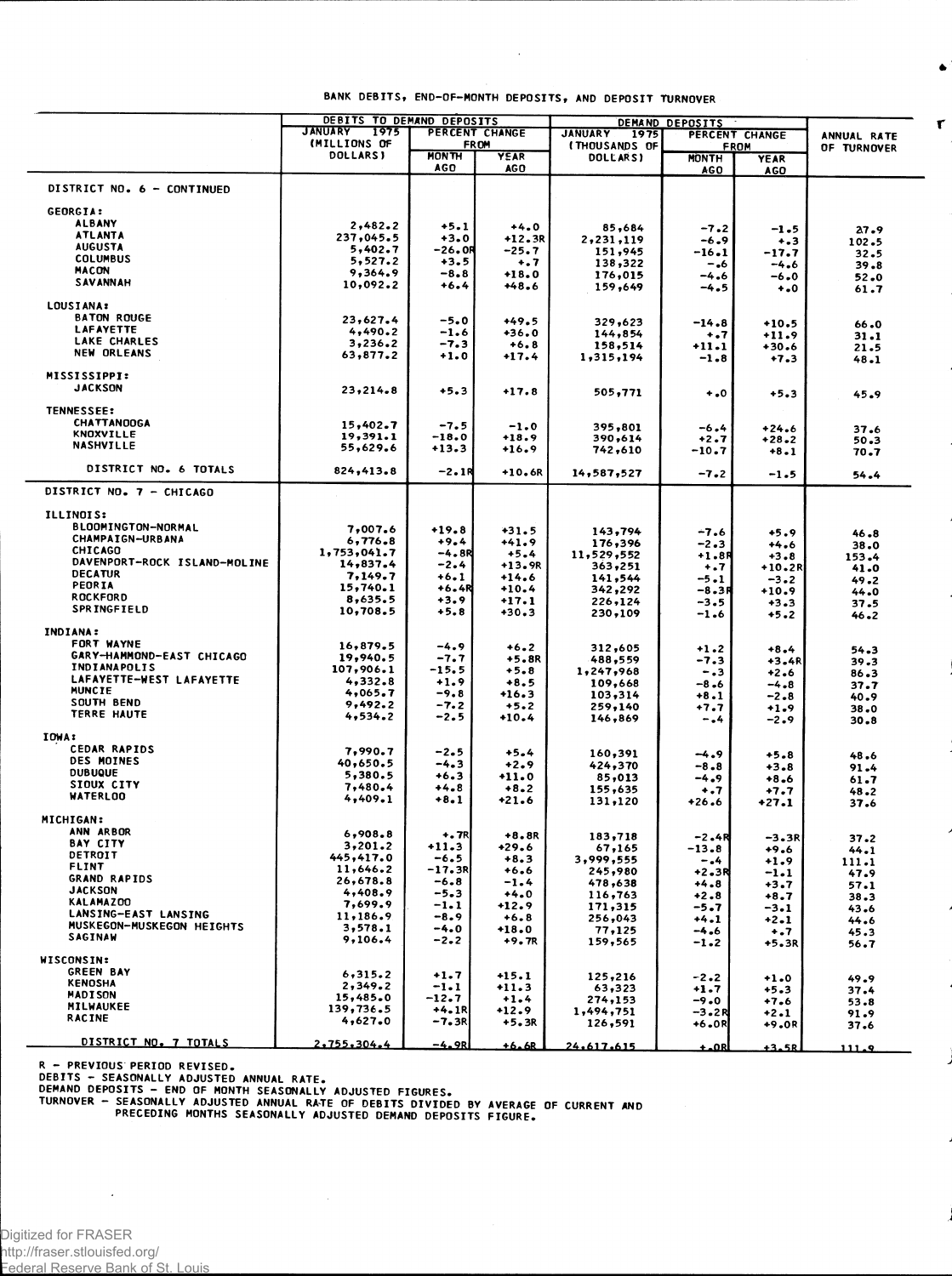|                                       | DEBITS TO DEMAND DEPOSITS<br><b>JANUARY</b><br>1975 | PERCENT CHANGE             |                              | DEMAND DEPOSITS<br><b>JANUARY</b><br>PERCENT CHANGE<br>1975 |                      |                    | ANNUAL RATE      |
|---------------------------------------|-----------------------------------------------------|----------------------------|------------------------------|-------------------------------------------------------------|----------------------|--------------------|------------------|
|                                       | (MILLIONS OF<br>FROM                                |                            | <b>(THOUSANDS OF</b><br>FROM |                                                             |                      | OF TURNOVER        |                  |
|                                       | <b>DOLLARS)</b>                                     | <b>MONTH</b><br><b>AGO</b> | <b>YEAR</b><br><b>AGO</b>    | <b>DOLLARS)</b>                                             | <b>MONTH</b><br>AG O | <b>YEAR</b><br>AGO |                  |
| DISTRICT NO. 8 - ST. LOUIS            |                                                     |                            |                              |                                                             |                      |                    |                  |
| <b>ARKANSAS:</b>                      |                                                     |                            |                              |                                                             |                      |                    |                  |
| EL DORADO*                            | 6,210.1                                             | $+38.3$                    | $+237.1$                     | 52,199                                                      | -6.6                 | $+ 0.5$            | 114.9            |
| FORT SMITH                            | 4,375.5                                             | $\ddotsc$                  | $+ 3 3 $                     | 173,100                                                     | -1.6                 | $+ -1$             | 25.1             |
| <b>HELENA*</b>                        | 609.2                                               | $+19.2$                    | $+22.1$                      | 18,292                                                      | -4.6                 | -9.1               | 32.5             |
| LITTLE ROCK-NORTH LITTLE ROCK         | 22,946.5                                            | +14.0                      | $+18.7$                      | 374,836                                                     | -6.4                 | $+3.2$             | 59.2             |
| <b>PINE BLUFF</b><br>TEXARKANA, TEX.  | 3,271.8<br>2,239.4                                  | $+3.9$<br>$+1.9$           | $-3:2$<br>$+8.0$             | 79,083<br>92,763                                            | $-2.8$<br>$-0.6$     | -3.6<br>$+1.2$     | 40.8<br>$24 - 1$ |
| <b>ILLINOIS:</b><br>OUINCY*           | 2,221.7                                             | $+6.4$                     | -5.5                         | 69,305                                                      | $+2.1$               | $+4.9$             | 32.4             |
| INDIANA:                              |                                                     |                            |                              |                                                             |                      |                    |                  |
| EVANSVILLE                            | 9,402.7                                             | $-7.0$                     | $+15.0$                      | 250,733                                                     | $-1.7$               | $+3.0$             | 37.4             |
| <b>KENTUCKY:</b><br><b>LOUISVILLE</b> | 58,692.5                                            | $+3.9$                     | $+25.2$                      | 928,281                                                     | +8.7                 | $+11.6$            | 65.9             |
| OWENSBORO*                            | 2,272.2                                             | -.8                        | $+11.5$                      | 92,035                                                      | - - 5                | $+15.0$            | 24.6             |
| PADUCAH*                              | 1,767.1                                             | $+2.3$                     | $+13.2$                      | 62,572                                                      | $+ 1.7$              | $+8.2$             | 28.3             |
| <b>MISSISSIPPI:</b><br>GREENVILLE*    | 1,448.0                                             | $\dots$                    | $+ 5$                        | 52,444                                                      | $+2.8$               | -7.8               | 28.0             |
|                                       |                                                     |                            |                              |                                                             |                      |                    |                  |
| <b>MISSOURI:</b><br>CAPE GIRARDEAU*   | 1,452.2                                             | $+8.3$                     | $+27.7$                      | 41,139                                                      | +5.5                 | -6.9               | $36 - 2$         |
| HANNIBAL*                             | 492.5                                               | $+2.8$                     | $+16.5$                      | 22,381                                                      | $-8.6$               | $-2.8$             | 21.0             |
| ST. LOUIS                             | 301,408.4                                           | $+4.8$                     | $+20.7$                      | 2,558,010                                                   | +3.4                 | $+7.5$             | 119.8            |
| SPRINGFIELD                           | 7,347.2                                             | $+4.8$                     | $+6.9$                       | 179,527                                                     | $-8 - 4$             | $+6.9$             | 39.1             |
| TENNESSEE:                            |                                                     |                            |                              |                                                             |                      |                    |                  |
| <b>JACKSON*</b><br><b>MEMPHIS</b>     | 1,707.4<br>77,345.3                                 | $+1.7$<br>+3.6             | $+ . 6$<br>$+1.7$            | 58,729<br>810,964                                           | +1.4<br>-3.3         | $+2.8$<br>-1.5     | 29.3<br>93.8     |
|                                       |                                                     |                            |                              |                                                             |                      |                    |                  |
| DISTRICT NO. 8 TOTALS                 | 505, 209.6                                          | +4.9                       | $+17.5$                      | 5,916,393                                                   | $+1.4$               | $+5.4$             | 86.0             |
| DISTRICT NO. 9 - MINNEAPOLIS          |                                                     |                            |                              |                                                             |                      |                    |                  |
| <b>MINNESOTA:</b>                     |                                                     |                            |                              |                                                             |                      |                    |                  |
| DULUTH-SUPERIOR, WISC.                | 6,232.5                                             | $-2.4$                     | $+20.3$                      | 198,345                                                     | $-1.4$               | $+10.7$            | $31 - 2$         |
| MINNEAPOLIS-ST. PAUL                  | 261,451.4                                           | -6.5                       | $-12.3$                      | 2,116,444                                                   | -.9                  | $+ .5$             | 123.0            |
| <b>MONTANA:</b>                       |                                                     |                            |                              |                                                             |                      |                    |                  |
| <b>BILLINGS</b>                       | 4,757.4                                             | +5.7                       | $+15.9$                      | 119,360                                                     | $-10.0$              | $+3.6$             | 37.8             |
| GREAT FALLS                           | 3,695.4                                             | $-14.1$                    | -5.3                         | 96,685                                                      | $+14.7$              | $\ddotsc$          | 40.8             |
| NORTH DAKOTA:                         |                                                     |                            |                              |                                                             |                      |                    |                  |
| FARGO-MOORHEAD, MINN.                 | 7,454.7                                             | $+21.6$                    | $+24.9$                      | 155,832                                                     | $-5.4$               | $+7.4$             | 46.5             |
| SOUTH DAKOTA:<br>SIOUX FALLS          | 5,275.0                                             | -6.0                       | -2.2                         | 121,074                                                     | $-10.2$              | $+2.1$             | 41.2             |
| DISTRICT NO. 9 TOTALS                 | 288,866.4                                           | $-5.8$                     | $-10.5$                      | 2,807,740                                                   | $-1.6$               | $+1.7$             | 102.0            |
| DISTRICT NO. 10 - KANSAS CITY         |                                                     |                            |                              |                                                             |                      |                    |                  |
| <b>COLORADO:</b>                      |                                                     |                            |                              |                                                             |                      |                    |                  |
| COLORADO SPRINGS                      | 8,556.3                                             | +4.6                       | $+7.7$                       | 206,365                                                     | $+ -8$               | $-1.6$             | 41.6             |
| <b>DENVER</b>                         | 106,891.7                                           | $-10.6$                    | $-0.3$                       | 1,552,784                                                   | $-2.5$               | $-1.4$             | 68.0             |
| <b>PUEBLO</b>                         | 3,063.9                                             | $+2.6$                     | $+4.3$                       | 80,427                                                      | $-6.4$               | $-1.9$             | $36 - 8$         |
| <b>KANSAS:</b>                        |                                                     |                            |                              |                                                             |                      |                    |                  |
| <b>TOPEKA</b>                         | 71,396.9                                            | $-15.4$                    | $+44.1$                      | 184,739                                                     | $-12.6$              | $+1.1$             | 360.5            |
| <b>WICHITA</b>                        | 23,477.8                                            | $+1.0$                     | $+21.7$                      | 470,551                                                     | $-4.4$               | $+1$               | 48.8             |
| <b>MISSOURI:</b>                      |                                                     |                            |                              |                                                             |                      |                    |                  |
| KANSAS CITY, KANSAS                   | 139,230.1                                           | $+20.5$                    | $+19.2$                      | 1,537,044                                                   | $-3.5$               | $-4.9$             | 89.0             |
| ST. JOSEPH<br>SEDALIA <sup>'</sup>    | 3, 253.1                                            | 73.6                       | $-2.3$                       | 193.328                                                     | $-3.5$               | $-3:1$             | 33:3             |
| <b>NEBRASKA:</b>                      |                                                     |                            |                              |                                                             |                      |                    |                  |
| <b>LINCOLN</b>                        | 12,370.8                                            | $+2.0$                     | $+11.0$                      | 200,468                                                     | $-1.1$               | $+1.4$             | 61.4             |
| OMAHA, IOWA                           | 37,837.4                                            | $-6.1$                     | $+6.0$                       | 627,334                                                     | $+1.1$               | $+1.8$             | 60.7             |
| NEW MEXICO:<br><b>ALBUQUERQUE</b>     | 30,490.4                                            | $-2.9$                     | $+3.7$                       | 342,950                                                     | $-4.0$               | $+2.4$             | 87.1             |
|                                       |                                                     |                            |                              |                                                             |                      |                    |                  |
|                                       |                                                     |                            |                              |                                                             |                      |                    |                  |
| <b>OKLAHOMA:</b><br><b>LAWTON</b>     |                                                     |                            | $+4.0$                       |                                                             | $+4.7$               | $+1.0$             | $22 - 2$         |
| OKLAHOMA CITY                         | 1,594.0<br>44,641.3                                 | $+1.0$<br>$-5.1$           | $+8.7$                       | 73,591<br>849,194                                           | $-5.0$               | $+9.2$             | 51.2             |
| <b>TUL SA</b>                         | 45,468.5                                            | $-7.2$                     | $+19.7$                      | 718,701                                                     | -.9                  | +7.5               | 63.0             |

\* CITY ONLY (OR) NOT AN SMSA BUT REPORTED ON A COUNTY BASIS.<br>DEBITS - SEASONALLY ADJUSTED ANNUAL RATE.<br>TURNOVER - SEASONALLY ADJUSTED ANNUAL RATE.<br>TURNOVER - SEASONALLY ADJUSTED ANNUAL RATE OF DEBITS DIVIDED BY AVERAGE OF

Digitized for FRASER

 $\overline{a}$ 

Ļ,

 $\overline{\phantom{0}}$ 

http://fraser.stlouisfed.org/

Federal Reserve Bank of St. Louis